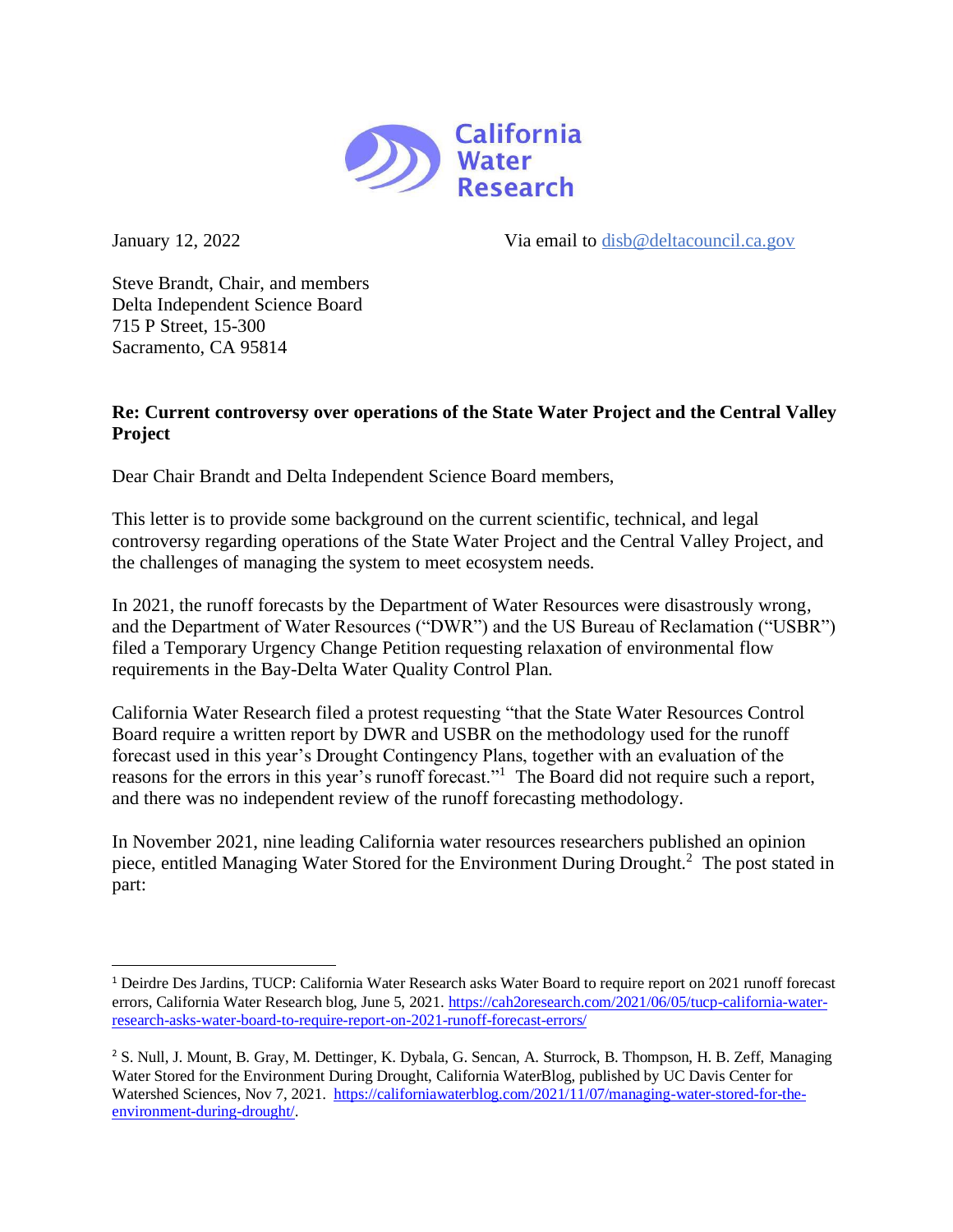## No Room for Error

Delivering as much water as practicable to urban and agricultural users leaves no room to adjust for errors in forecasting or unanticipated worsening of conditions. Yet, as 2021 and previous drought years show, forecasting, modeling, and operational errors are the norm – not the exception – during droughts. These errors inevitably lead to increased harm to the environment and the likelihood of errors is increasing with a changing climate.

For example, in 2021 the projects used optimistic runoff and climate forecasts that overestimated their ability to meet downstream temperature standards. These forecasting errors were compounded by unanticipated high diversions and in-stream losses, both above and within the Delta. The higher downstream water uses required larger reservoir releases to maintain Delta water quality and made managing water temperatures even more difficult.

The problems of water year 2021 were not unique. Although different in detail, the same effort to deliver as much water as possible—coupled with modeling, forecasting, and operational errors—led to similar [environmental](http://www.ppic.org/wp-content/uploads/1117ccr_appendix.pdf) problems in water years 2014 and 2015, the height of the last drought. In that drought, which was also warmer than normal, the State Water Board issued TUC orders that relaxed environmental standards.

This is of major concern in the 2022-2023 water year because reservoirs were at record lows at the end of the last water year on September 30, 2021. Although reservoir levels are somewhat improved, California still in a drought. Delta ISB member Jay Lund wrote an insightful blog post Continued drought early in a possibly wet year, with the graph below.<sup>3</sup>



**Figure 1. Historical Sacramento Valley 8-Station Index Water Year Precipitation vs. October-December Precipitation (inches) (Data from CDEC)**

<sup>&</sup>lt;sup>3</sup> Jay Lund, Continued drought early in a possibly wet year, California WaterBlog, published by UC Davis Center for Watershed Sciences, January 9, 2022 [https://californiawaterblog.com/2022/01/09/the-current-drought-early-in-a](https://californiawaterblog.com/2022/01/09/the-current-drought-early-in-a-potentially-wet-year/)[potentially-wet-year/.](https://californiawaterblog.com/2022/01/09/the-current-drought-early-in-a-potentially-wet-year/)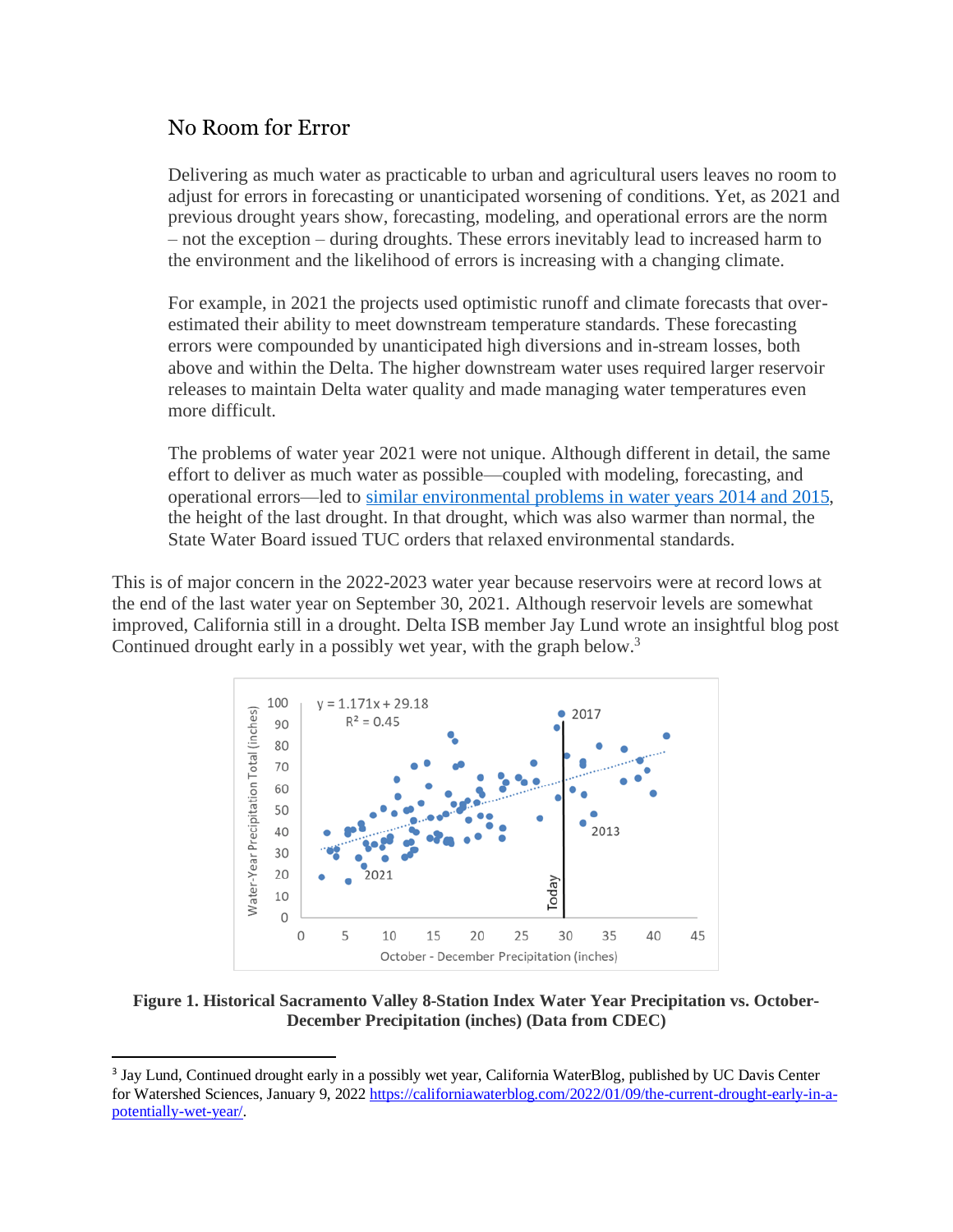Climate scientist Daniel Swain looked at multi-model ensemble forecasts4:



On December 1, 2021, DWR and USBR again filed a Temporary Urgency Change Petition with the Water Board requesting relaxation of the Bay-Delta Water Quality Control Plan standards.<sup>5</sup> The petition stated in part,

DWR and Reclamation rely upon sound science and methods to forecast and project hydrology and water supply needs. This scientific approach to water management is the most prudent course of action in such a complex and variable system."

However, no evidence was submitted with the petition to support this assertion, and neither the system operational forecasts nor the associated modeling was provided for the January 5, 2022 Water Board workshop, although the Water Board did request it.

California Water Research filed a protest which stated in part,

<sup>4</sup> Daniel Swain, As persistent West Coast ridge builds, California (mostly) warms up and dries out, Weather West blog, January 10, 2022. [https://weatherwest.com/archives/12616.](https://weatherwest.com/archives/12616)

<sup>5</sup> Department of Water Resources and US Bureau of Reclamation, 2022 Petition for Temporary Urgency Change to modify the State Water Project and Central Valley Project Authorized Places of Use, Dec 1, 2021. [https://www.waterboards.ca.gov/waterrights/water\\_issues/programs/drought/tucp/docs/2022/20211203-tucp](https://www.waterboards.ca.gov/waterrights/water_issues/programs/drought/tucp/docs/2022/20211203-tucp-notice.pdf)[notice.pdf.](https://www.waterboards.ca.gov/waterrights/water_issues/programs/drought/tucp/docs/2022/20211203-tucp-notice.pdf)